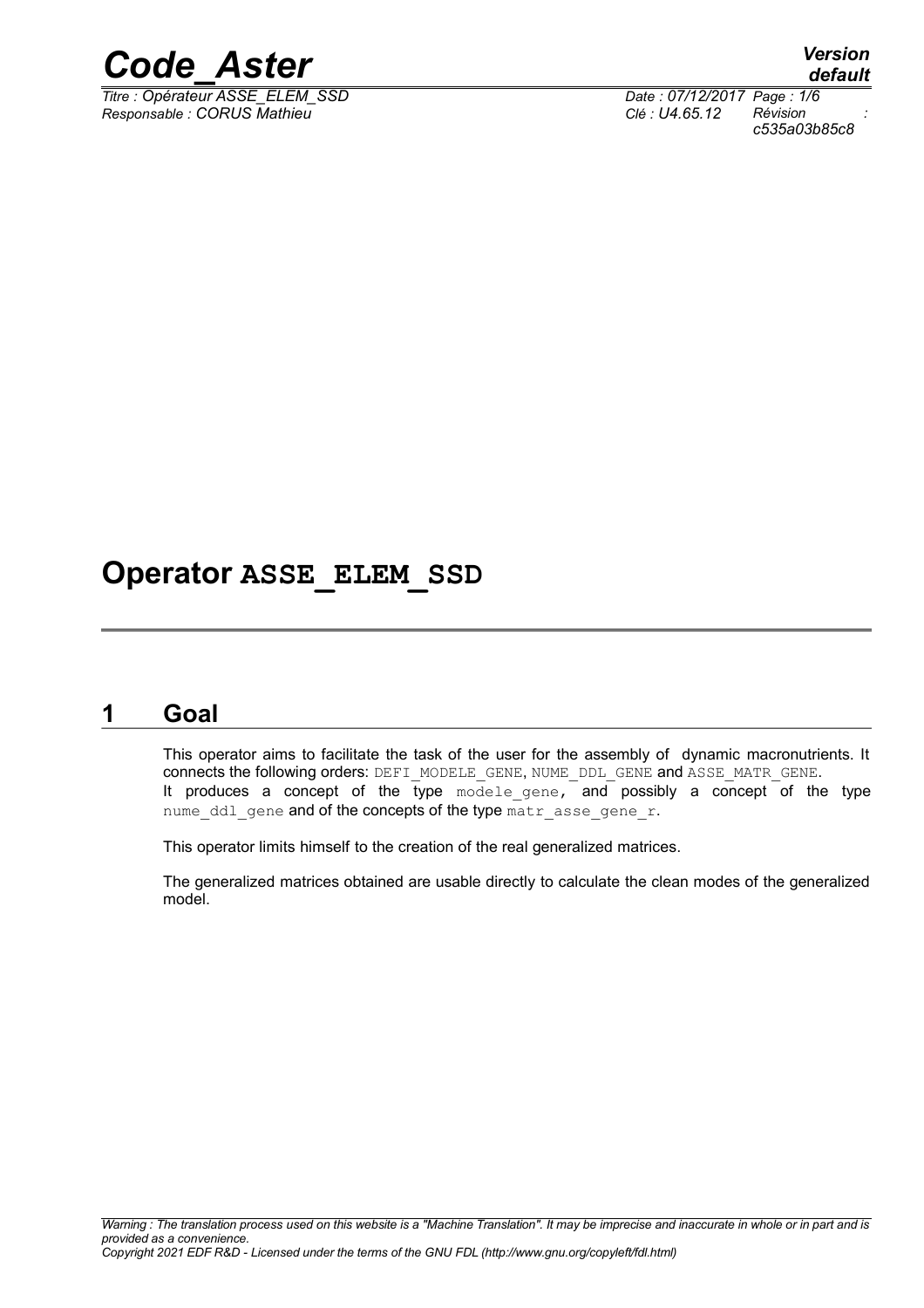## **Code Aster**

Titre : Opérateur ASSE\_ELEM\_SSD<br>Responsable : CORUS Mathieu

## **Contents**



Date: 07/12/2017 Page: 2/6 Clé : U4.65.12 Révision c535a03b85c8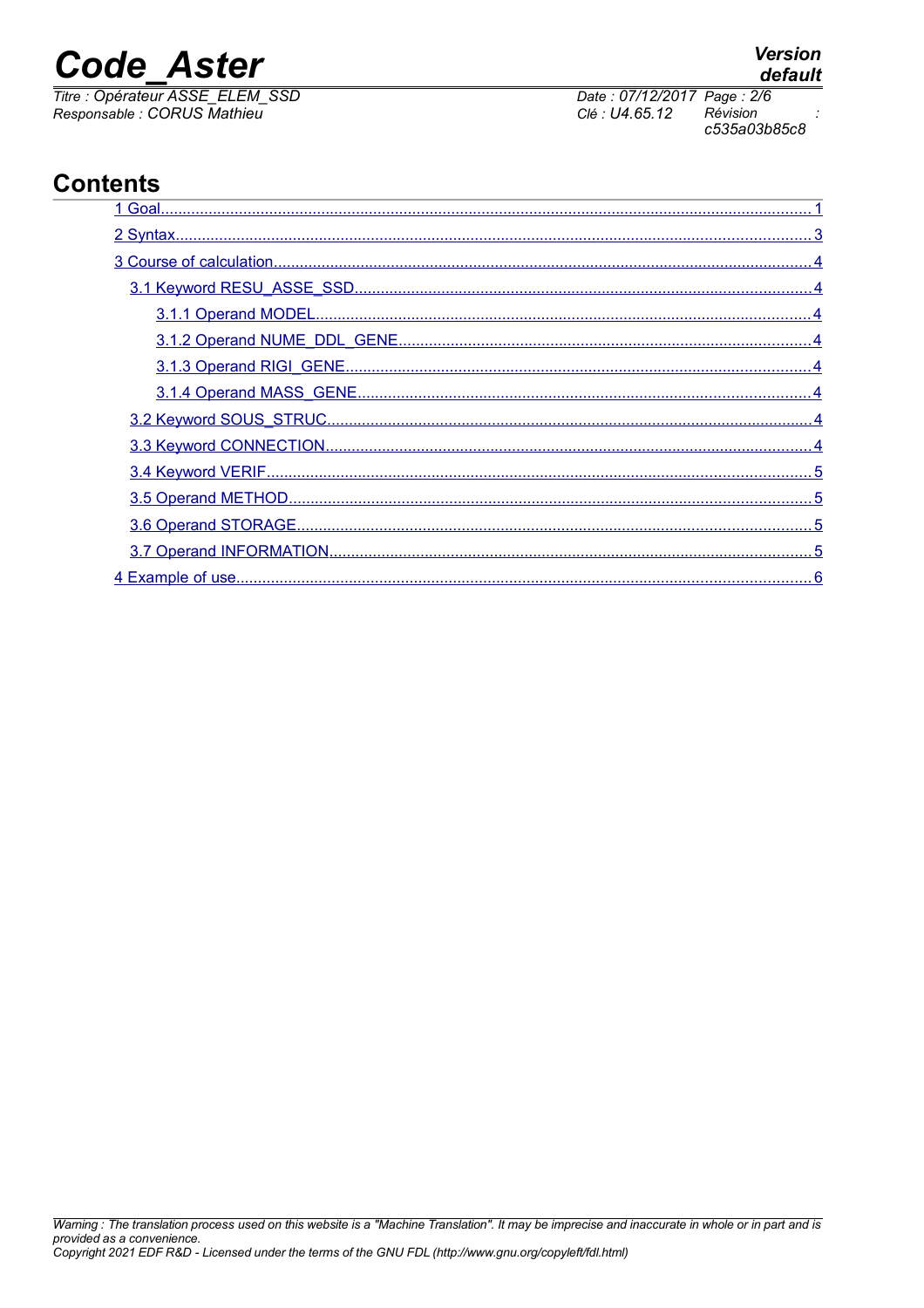*Titre : Opérateur ASSE\_ELEM\_SSD Date : 07/12/2017 Page : 3/6 Responsable : CORUS Mathieu Clé : U4.65.12 Révision :*

*c535a03b85c8*

### **2 Syntax**

<span id="page-2-0"></span>ASSE\_ELEM\_SSD (

|    | $\triangle$ RESU_ASSE_SSD = $_F$ (<br>$\bullet$ MODEL = model,<br>$\blacklozenge$ NUME DDL GENE = nugene,<br>$\triangleleft$ RIGI GENE = rigene,<br>$\bullet$ MASS GENE = magene,<br>$\,$ ,                                                                                                                                               | [modele gene]<br>[nume ddl gene]<br>[matr asse gene r]<br>[matr asse gene r]       |
|----|-------------------------------------------------------------------------------------------------------------------------------------------------------------------------------------------------------------------------------------------------------------------------------------------------------------------------------------------|------------------------------------------------------------------------------------|
|    | $\bullet$ SOUS STRUC = F (<br>$\bullet$ NAME = nom ssti,<br>$\bullet$ MACR ELEM DYNA = maceli,<br>$\Diamond$ ANGL NAUT = angln,<br>TRANS $\sqrt{\ }$ = trans,<br>$\,$ ,                                                                                                                                                                   | [KN]<br>[macr_elem dyna]<br>[1 R]<br>[1 R]                                         |
|    | $\bullet$ CONNECTION = F (<br>$\bullet$ SOUS STRUC 1 = nom sst1,<br>$\bullet$ INTERFACE $1 =$ nom int1,<br>$\bullet$ SOUS STRUC 2 = nom sst2,<br>$\bullet$ INTERFACE 2 = nom int2,<br>$\Diamond$ GROUP MA MAIT $1 = 1$ gma1,<br>$\Diamond$ GROUP MA MAIT 2 = $1$ gma2,<br>$\lozenge$ OPTION =/'CLASSICAL',<br>/ 'REDUCED',<br>$\lambda$ , | [ KN ]<br>[ KN ]<br>[ KN ]<br>[ KN ]<br>[l gr_maille]<br>[1 gr maille]<br>[DEFECT] |
|    | $\Diamond$ VERIF = F (<br>to see keyword factor VERIF of DEFI_MODELE_GENE [U4.65.02]<br>$\,$ ,                                                                                                                                                                                                                                            |                                                                                    |
|    | $\Diamond$ METHOD =/ 'CLASSICAL',<br>/ 'ELIMINATES',                                                                                                                                                                                                                                                                                      | [DEFECT]                                                                           |
|    | $\Diamond$ STORAGE =/ 'LIGN CIEL',<br>/ $'$ FULL',                                                                                                                                                                                                                                                                                        | [DEFECT]                                                                           |
|    | $\Diamond$ INFORMATION =/1,<br>$\begin{array}{cc} \begin{array}{cc} \end{array} & 2 \end{array}$                                                                                                                                                                                                                                          | [DEFECT]                                                                           |
| ), |                                                                                                                                                                                                                                                                                                                                           |                                                                                    |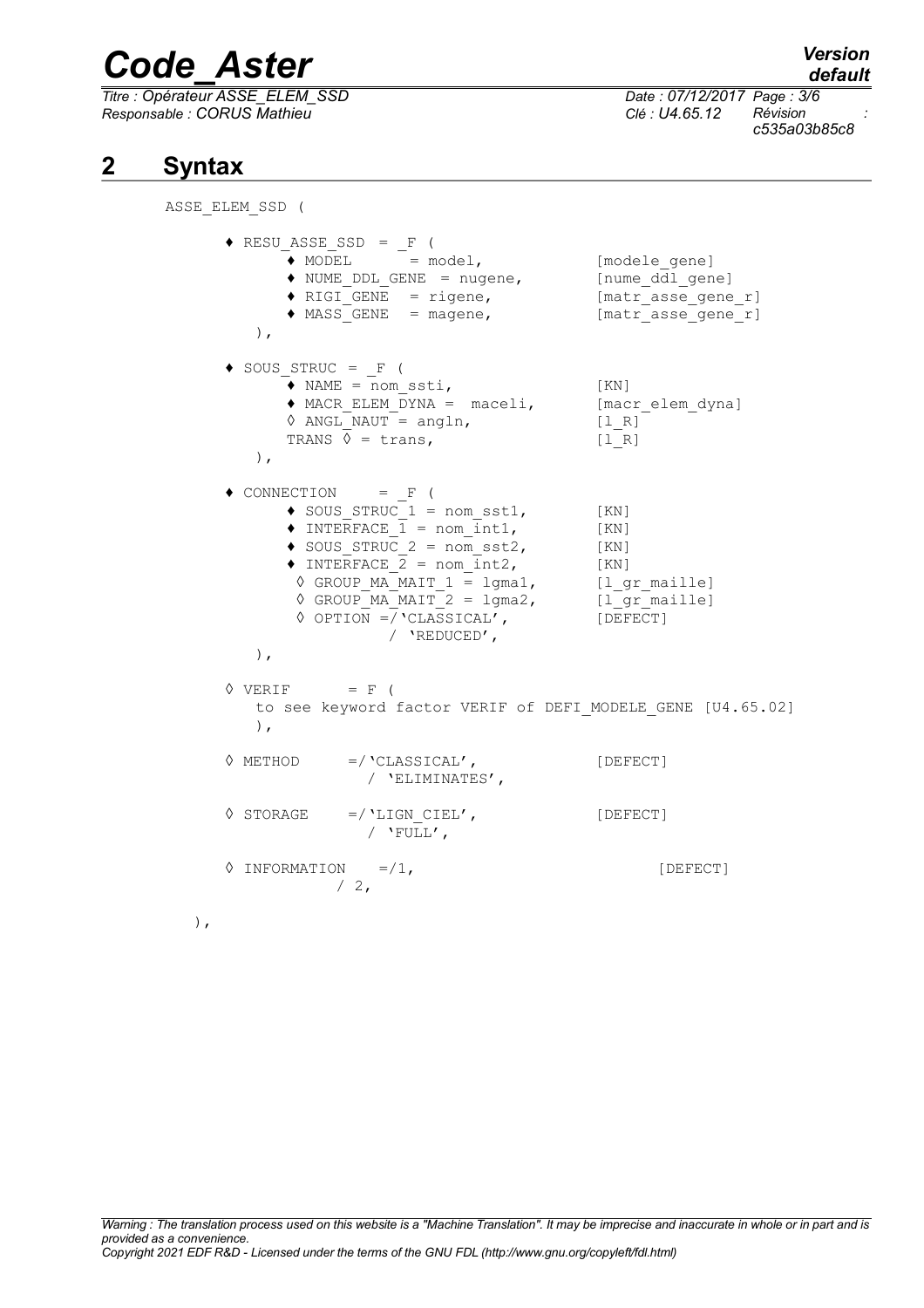*Titre : Opérateur ASSE\_ELEM\_SSD Date : 07/12/2017 Page : 4/6 Responsable : CORUS Mathieu Clé : U4.65.12 Révision :*

*c535a03b85c8*

*default*

## **3 Course of calculation**

<span id="page-3-7"></span>This operator connects the following operations:

- definition of the generalized model (DEFI\_MODELE\_GENE),
- classification of the degrees of freedom of the generalized model (NUME\_DDL\_GENE),
- assembly of the generalized matrices (ASSE\_MATR\_GENE),

It is limited to the creation of the real generalized matrices.

For his implementation, the user can take as a starting point the modelings "E" and "F" of the case test sdls106. These modelings correspond respectively to modelings "B" and "D" of the same case test.

#### **3.1 Keyword RESU\_ASSE\_SSD**

<span id="page-3-6"></span><span id="page-3-5"></span>This keyword factor defines the concepts of exit.

#### **3.1.1 Operand MODEL**

 $\triangle$  MODEL = model

model : generalized model which contains the elements constituting the total structure (assembled substructures).

#### **3.1.2 Operand NUME\_DDL\_GENE**

<span id="page-3-4"></span>◊ NUME\_DDL\_GENE = nugene

<span id="page-3-3"></span>nugene : classification of the degrees of freedom of the total structure.

#### **3.1.3 Operand RIGI\_GENE**

◊ RIGI\_GENE = rigene

<span id="page-3-2"></span>rigene: matrix of rigidity generalized of the total structure.

#### **3.1.4 Operand MASS\_GENE**

 $\Diamond$  MASS GENE = magene

<span id="page-3-1"></span>magene : matrix of mass generalized of the total structure.

#### **3.2 Keyword SOUS\_STRUC**

Each occurrence of this keyword factor makes it possible to define the characteristics of a substructure.

The description of the operands associated with this keyword is the same one as that of the keyword SOUS STRUC of the operator DEFI\_MODELE\_GENE [U4.65.02].

**Note:**

*By default, one considers that the substructure undergoes neither a translation nor a rotation:*  $TRANS = (0, 0, 0, 0)$  *and ANGL\_NAUT =*  $(0, 0, 0, 0)$ *.* 

#### <span id="page-3-0"></span>**3.3 Keyword CONNECTION**

*Warning : The translation process used on this website is a "Machine Translation". It may be imprecise and inaccurate in whole or in part and is provided as a convenience.*

*Copyright 2021 EDF R&D - Licensed under the terms of the GNU FDL (http://www.gnu.org/copyleft/fdl.html)*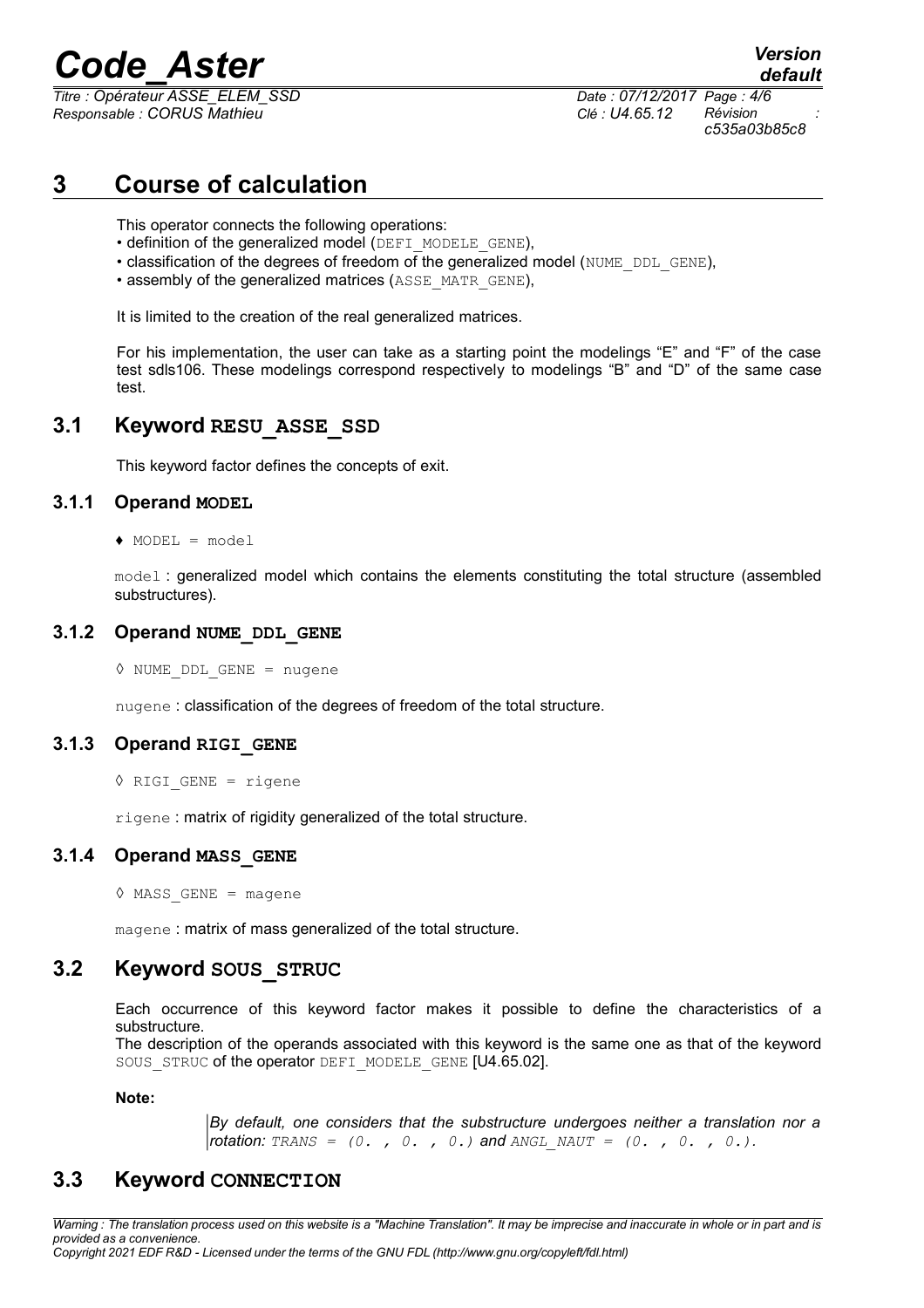*Responsable : CORUS Mathieu Clé : U4.65.12 Révision :*

*Titre : Opérateur ASSE\_ELEM\_SSD Date : 07/12/2017 Page : 5/6 c535a03b85c8*

*default*

Each occurrence of this keyword factor makes it possible to define the connection between two substructures. The description of the operands associated with this keyword is the same one as that of the keyword CONNECTION of the operator DEFI\_MODELE\_GENE [U4.65.02].

Among the operands of this keyword, the operand OPTION allows to choose the type of mode (static modes or modes of interface) which one adds besides the normal modes.

◊ OPTION

/ 'CLASSICAL' : to each ddl of the interface a static mode of connection corresponds

/ 'REDUCED' : use of the modes of interface (calculated beforehand with **CREA\_ELEM\_SSD** for example)

#### **3.4 Keyword VERIF**

<span id="page-4-3"></span>This keyword makes it possible to check the coherence of the generalized model. The description of the operands associated with this keyword is the same one as that of the keyword VERIF of the operator DEFI\_MODELE\_GENE [U4.65.02].

#### **3.5 Operand METHOD**

<span id="page-4-2"></span>This operand makes it possible to choose the way of numbering the degrees of freedom of the generalized model. Two choices are possible.

◊ METHOD

/ 'CLASSICAL' : Construit a classification of the generalized degrees of freedom allowing the taking into account of the equations of connections between substructures by the method of the double multipliers of Lagrange.

/ 'ELIMINATES' : C onstruit a classification of the generalized degrees of freedom allowing the taking into account of the equations of connections by the method of elimination of the constraints on the variables.

#### **3.6 Operand STORAGE**

<span id="page-4-1"></span>This operand makes it possible to choose the mode of storage of or the assembled matrices.

◊ STORAGE

- / 'LIGN CIEL' : mode of storage of type line of sky
- $\gamma$  'FULL': one stores all the elements of the higher triangular part of the matrix.

#### **3.7 Operand INFORMATION**

<span id="page-4-0"></span>This operand makes it possible more or less to print information on the generalized model creates in the file 'MESSAGE'.